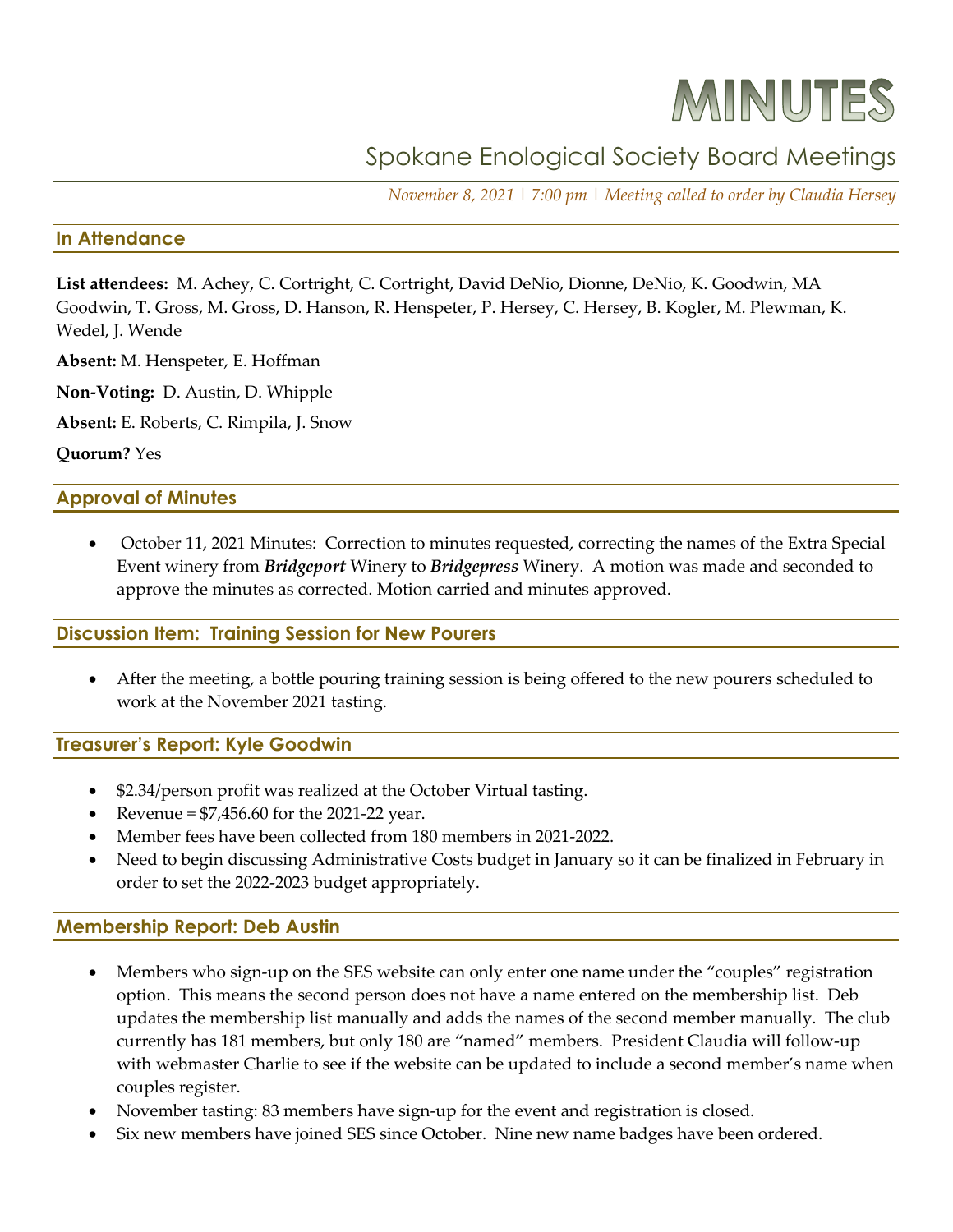### **Tasting Programs Support: Paul Hersey | Dave Whipple**

- Paul shared the November tasting budget. The tasting fee is \$30 and covers all tasting-related expenses, including flute glass rental, food, and wine costs.
	- Will only pour 1 to 1.5 oz. per glass as there will be an extra pour for guests waiting in line to have their COVID-19 Vax cards reviewed.
	- o Food costs are estimated to be \$200 \$250.
- COVID Cards and ID will be checked before guests are able to enter the Center lobby. Once they enter, they will be provided with a flute of sparkling wine. Guest are invited to enjoy the sample while waiting to check in.
- Four (and occasionally five related) guests will be seated at tables. There will be a total of 21 tables.
- January Tasting Event: [Liberty Lake Wine Cellars](https://www.libertylakewinecellars.com/) is the featured winery for the January tasting.

#### **Special Events: Eve Roberts**

- Food and wine have been selected for the Holiday Dinner. Eva will provide deserts at cost from Just American Deserts at \$1.28 / person. Food costs, including desert is \$64.50 / person. Wines have not been priced yet. The Spokane Club may or may not charge SES for the event space but will for the microphone/podium \$80.
- Do we want to include a charge to cover the costs of the wine bottles given as gifts? There are 170+ bottles in inventory so no new bottles will need to be purchased for the Holiday Dinner. A preliminary decision was made to not charge more for the gift bottles as they were paid for at previous tasting events.
- COVID-19 protocols are in place at the Spokane Club and the room capacity for the Holiday dinner will be based on the protocols.

#### **Extra Special Events: Deby Hanson**

No Report.

#### **Food Committee: Barb Kogler | Jody Wende**

- Set up for the November tasting starts at 6:00 p.m. The food committee would like help plating the food.
- Dave Whipple noted that Board members are responsible for hosting tasting event; Board members are expected to help set-up, pour, and clean-up after the tasting events.

#### **Glasses | Linens | Swag Bags, etc.: Dionne DeNio**

• Two new members are coming to the November tasting and Dionne will make sure they are given swag bags.

#### **Membership Recognition: Dionne DeNio**

No report.